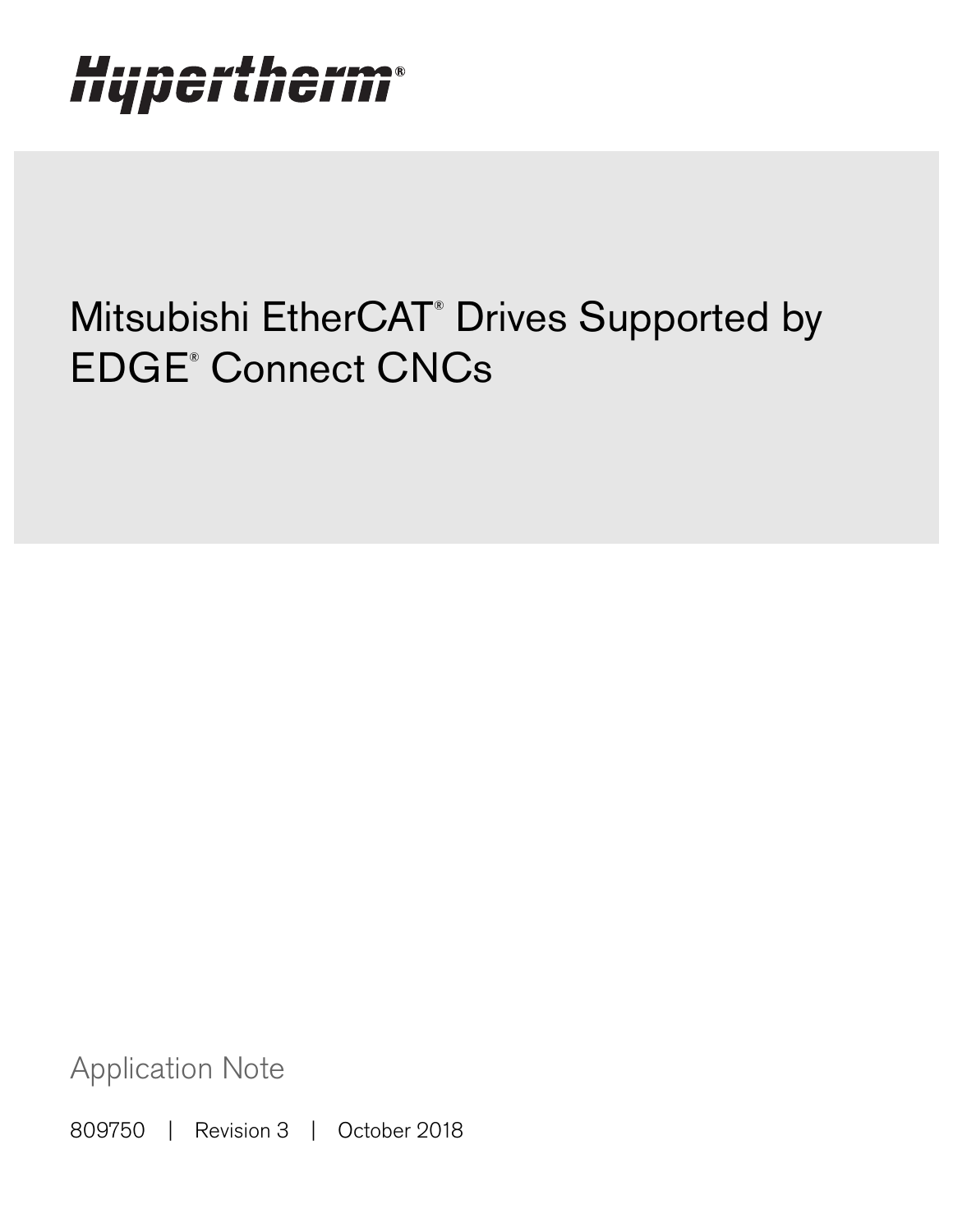### Hypertherm, Inc.

Etna Road, P.O. Box 5010 Hanover, NH 03755 USA 603-643-3441 Tel (Main Office) 603-643-5352 Fax (All Departments) info@hypertherm.com (Main Office Email)

800-643-9878 Tel (Technical Service) technical.service@hypertherm.com (Technical Service Email) 800-737-2978 Tel (Customer Service)

customer.service@hypertherm.com (Customer Service Email)

866-643-7711 Tel (Return Materials Authorization) 877-371-2876 Fax (Return Materials Authorization) return.materials@hypertherm.com (RMA email)

### Hypertherm México, S.A. de C.V.

Avenida Toluca No. 444, Anexo 1, Colonia Olivar de los Padres Delegación Álvaro Obregón México, D.F. C.P. 01780 52 55 5681 8109 Tel 52 55 5683 2127 Fax Soporte.Tecnico@hypertherm.com (Technical Service Email)

### Hypertherm Plasmatechnik GmbH

Sophie-Scholl-Platz 5 63452 Hanau **Germany** 00 800 33 24 97 37 Tel 00 800 49 73 73 29 Fax

### 31 (0) 165 596900 Tel (Technical Service)

00 800 4973 7843 Tel (Technical Service) technicalservice.emea@hypertherm.com (Technical Service Email)

### Hypertherm (Singapore) Pte Ltd.

82 Genting Lane Media Centre Annexe Block #A01-01 Singapore 349567, Republic of Singapore 65 6841 2489 Tel 65 6841 2490 Fax Marketing.asia@hypertherm.com (Marketing Email) TechSupportAPAC@hypertherm.com (Technical Service Email)

#### Hypertherm Japan Ltd.

Level 9, Edobori Center Building 2-1-1 Edobori, Nishi-ku Osaka 550-0002 Japan 81 6 6225 1183 Tel 81 6 6225 1184 Fax HTJapan.info@hypertherm.com (Main Office Email) TechSupportAPAC@hypertherm.com (Technical Service Email)

### Hypertherm Europe B.V.

Vaartveld 9, 4704 SE Roosendaal, Nederland 31 165 596907 Tel 31 165 596901 Fax 31 165 596908 Tel (Marketing) 31 (0) 165 596900 Tel (Technical Service) 00 800 4973 7843 Tel (Technical Service)

technicalservice.emea@hypertherm.com (Technical Service Email)

#### Hypertherm (Shanghai) Trading Co., Ltd.

B301, 495 ShangZhong Road Shanghai, 200231 PR China 86-21-80231122 Tel 86-21-80231120 Fax

86-21-80231128 Tel (Technical Service) techsupport.china@hypertherm.com (Technical Service Email)

### South America & Central America: Hypertherm Brasil Ltda.

Rua Bras Cubas, 231 – Jardim Maia Guarulhos, SP – Brasil CEP 07115-030 55 11 2409 2636 Tel tecnico.sa@hypertherm.com (Technical Service Email)

#### Hypertherm Korea Branch

#3904. APEC-ro 17. Heaundae-gu. Busan. Korea 48060 82 (0)51 747 0358 Tel 82 (0)51 701 0358 Fax Marketing.korea@hypertherm.com (Marketing Email) TechSupportAPAC@hypertherm.com (Technical Service Email)

#### Hypertherm Pty Limited

GPO Box 4836 Sydney NSW 2001, Australia 61 (0) 437 606 995 Tel 61 7 3219 9010 Fax au.sales@Hypertherm.com (Main Office Email) TechSupportAPAC@hypertherm.com (Technical Service Email)

### Hypertherm (India) Thermal Cutting Pvt. Ltd

A-18 / B-1 Extension, Mohan Co-Operative Industrial Estate, Mathura Road, New Delhi 110044, India 91-11-40521201/ 2/ 3 Tel 91-11 40521204 Fax HTIndia.info@hypertherm.com (Main Office Email) TechSupportAPAC@hypertherm.com (Technical Service Email)

© 2017 Hypertherm, Inc. All rights reserved.

EDGE, EDGE Connect, Phoenix, and Hypertherm are trademarks of Hypertherm, Inc. and may be registered in the United States and/or other countries. EtherCAT is a trademark of Beckhoff Automation. All other trademarks are the property of their respective holders.

One of Hypertherm's long-standing core values is a focus on minimizing our impact on the environment. Doing so is critical to our, and our customers', success. We are always striving to become better environmental stewards; it is a process we care deeply about.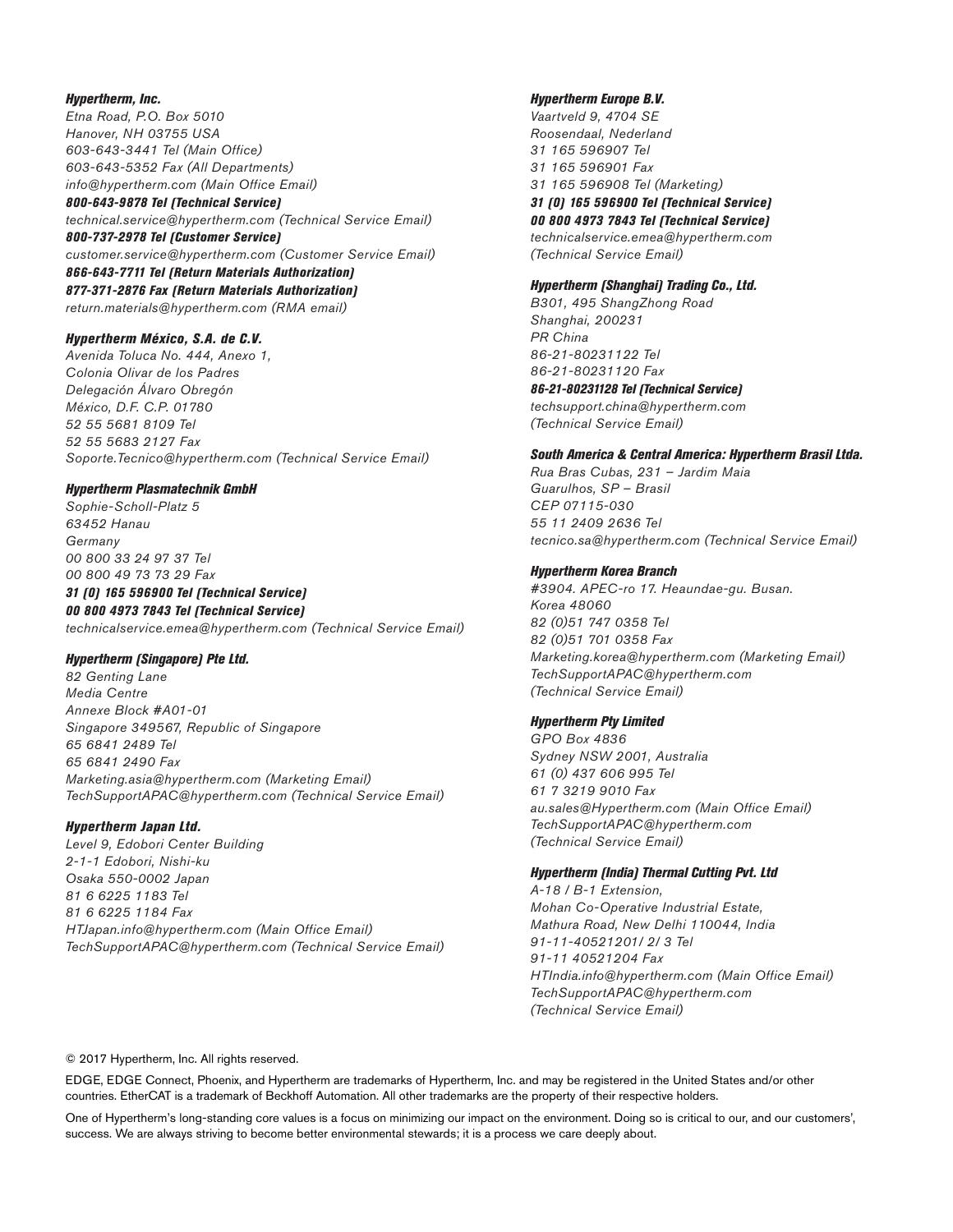# **Introduction**

The following information is provided to Hypertherm channel partners for reference only, to help you select and configure an EtherCAT drive that is supported by EDGE Connect/T/TC CNCs.

> **NOTE:** Work in partnership with your drive manufacturer to select and configure the drives for your cutting system. Refer to your drive manufacturer's drive documentation for technical information about the drives. Make sure to follow the guidelines and instructions provided by the drive manufacturer.

When possible, the following information is provided to support integration of the drives with the cutting system and the CNC.

- Drive model supported
- Firmware revision supported
- Example drive amplifier file
- Setup and parameter notes

Setup files and parameters provided by Hypertherm can be used for the initial machine setup. We expect these files and parameters to be modified by the installer for the specific cutting system configuration and desired performance.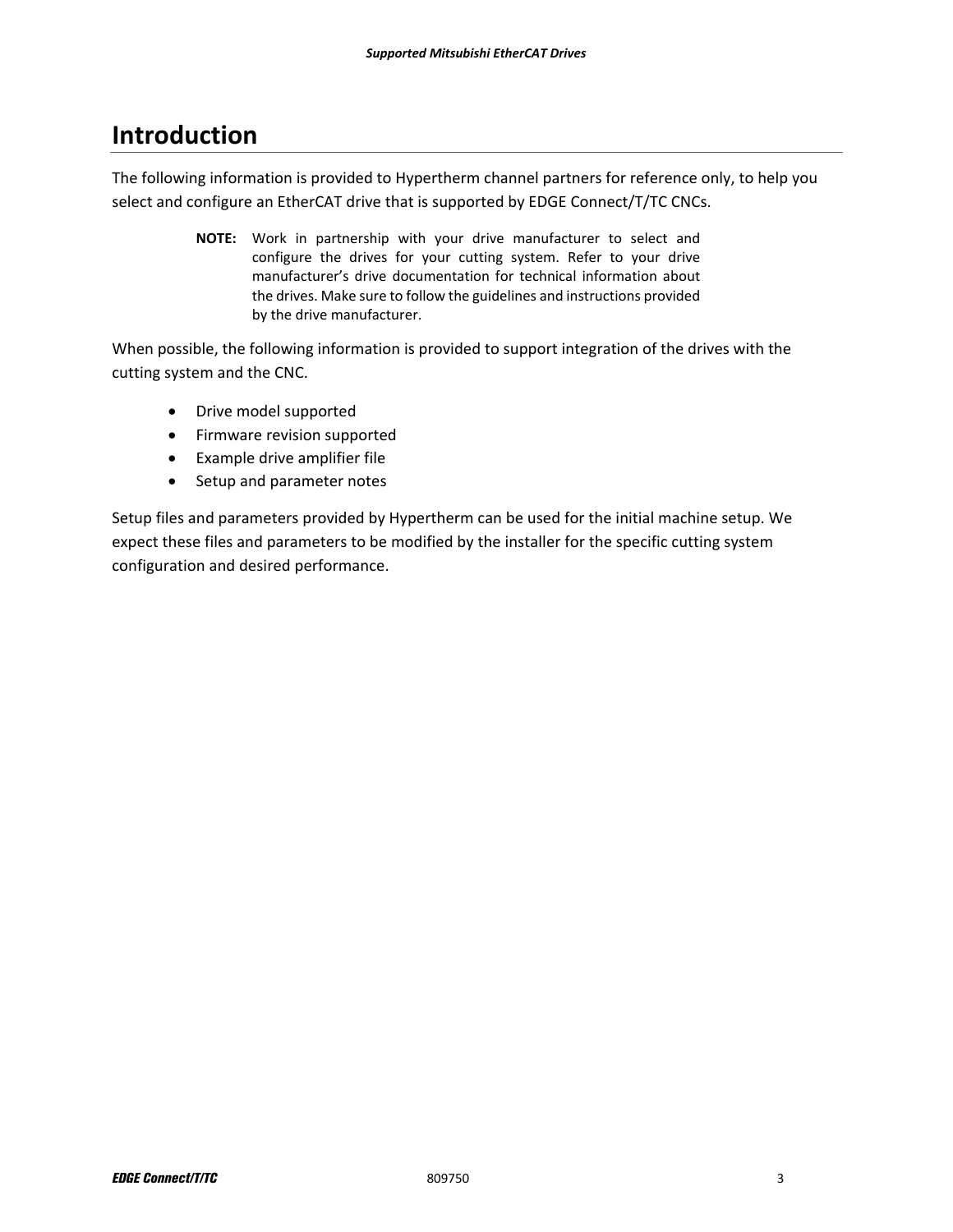| <b>Series</b> | <b>Model</b>     | <b>Firmware</b>                                              | <b>Notes</b>                                                                                                                                                                     |
|---------------|------------------|--------------------------------------------------------------|----------------------------------------------------------------------------------------------------------------------------------------------------------------------------------|
| $MR-J4$       | All MR-J4 models | Amplifier:<br>BCD-B46W500 B1H<br>EtherCAT module:<br>1.10.01 | J3 motors ONLY<br>P06 (electronic gear<br>numerator) is not supported<br>No I/O is supported on the<br>drive amplifier. An I/O module<br>on the EtherCAT network is<br>required. |
| $MR-J4$       | All MR-J4 models | Amplifier:<br>BCD-B46W500 B1H<br>EtherCAT module:<br>2.00.03 | J4 and J3 motors<br>P06 (electronic gear<br>numerator) is supported<br>No I/O is supported on the<br>drive amplifier. An I/O module<br>on the EtherCAT network is<br>required.   |

# **Supported Mitsubishi drives**

NOTE:

- Mixing different brands of drives in one system is not supported.
- All drives must support and be configured for a 1 ms update rate.
- For a list of supported I/O modules, see the *EtherCAT Drives and I/O Modules Supported by EDGE® Connect/T/TC CNCs* Application Note (809660).
- J4 amplifiers with 1.xx firmware must use J3 motors with 18‐bit encoder feedback devices.
- J4 amplifiers with 2.xx firmware can use J3 or J4 motors.
- J4 amplifiers with 2.xx firmware now supports P06 (electronic gear numerator). See [Electronic gear numerator](#page-6-0) for more information.
- For proper operation you must set PA01(\*\*STY) = 1001. See [Operation mode](#page-6-0) for more information.
- For proper operation you must disable the slave watchdog in Hypertherm EtherCAT Studio. See **Disable the Slave Watchdog** for more information.
- To check a drive's firmware version, use the Mitsubishi MR Configurator drive software. select System Configuration under the Diagnosis menu.

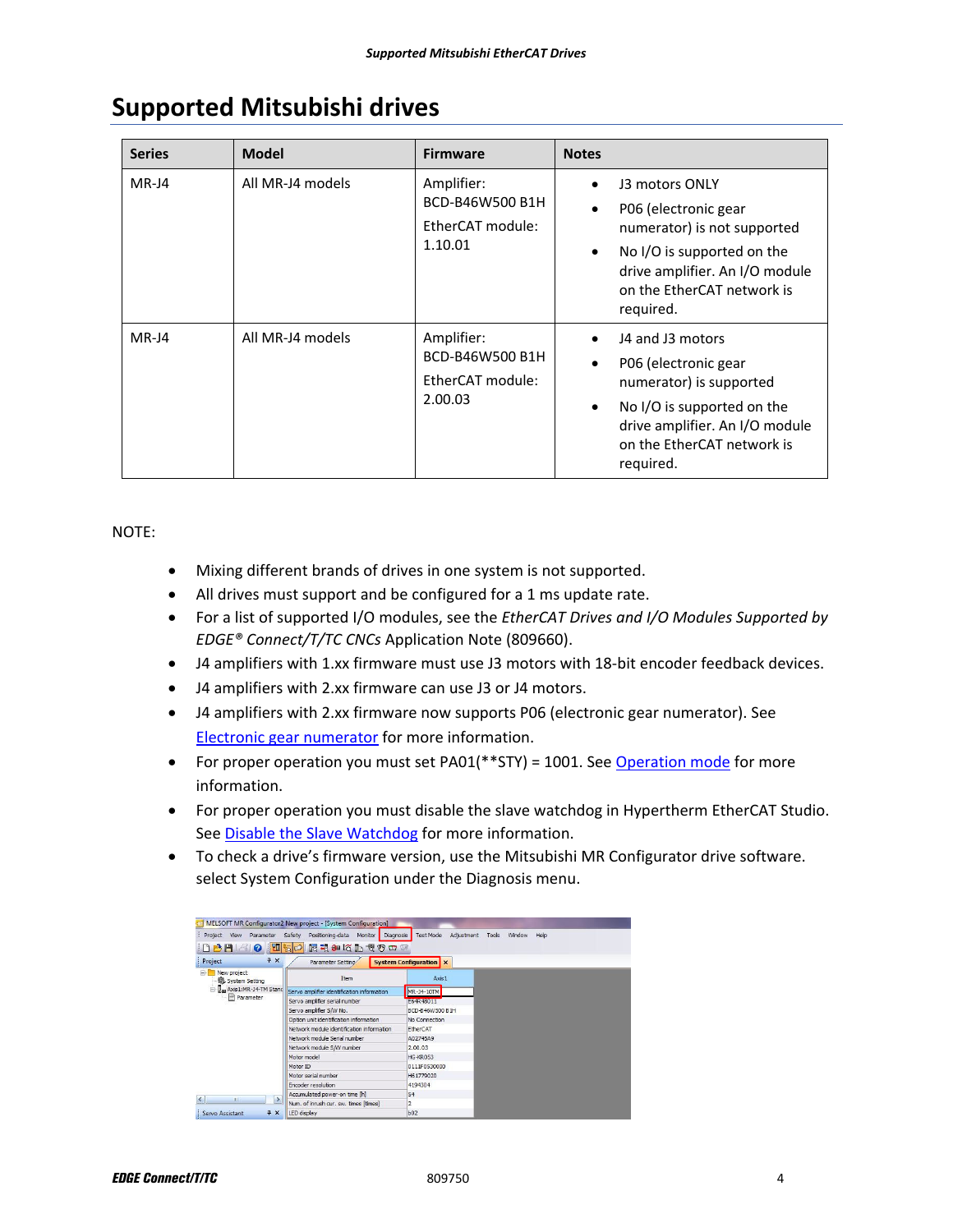# <span id="page-4-0"></span>**Disable the Slave Watchdog**

When using Mitsubishi drives you must disable the Slave Watchdog feature.

**NOTE:** If you do not disable the Slave Watch Dog you will experience Hypertherm Studio errors such as PDI WDOG or AL Status register 0x002e and unreliable phase up when trying to create Phoenix.xml.

To Disable the Watchdog, follow these steps;

- In Hypertherm studio, select the MRJ4‐TM Slave (Mitsubishi drive)
- Click the Slave tab
- Click + on Watchdog
- Use the pulldown arrow on Enable and select No
- Repeat this for all Mitsubishi drives on the network
- Configure the network by following the instructions in the *EDGE Connect Installation and Setup Manual* (809340). It is available in the Hypertherm Document Library at www.hypertherm.com/docs.

S Untitled\* - KPA EtherCAT Studio Premium

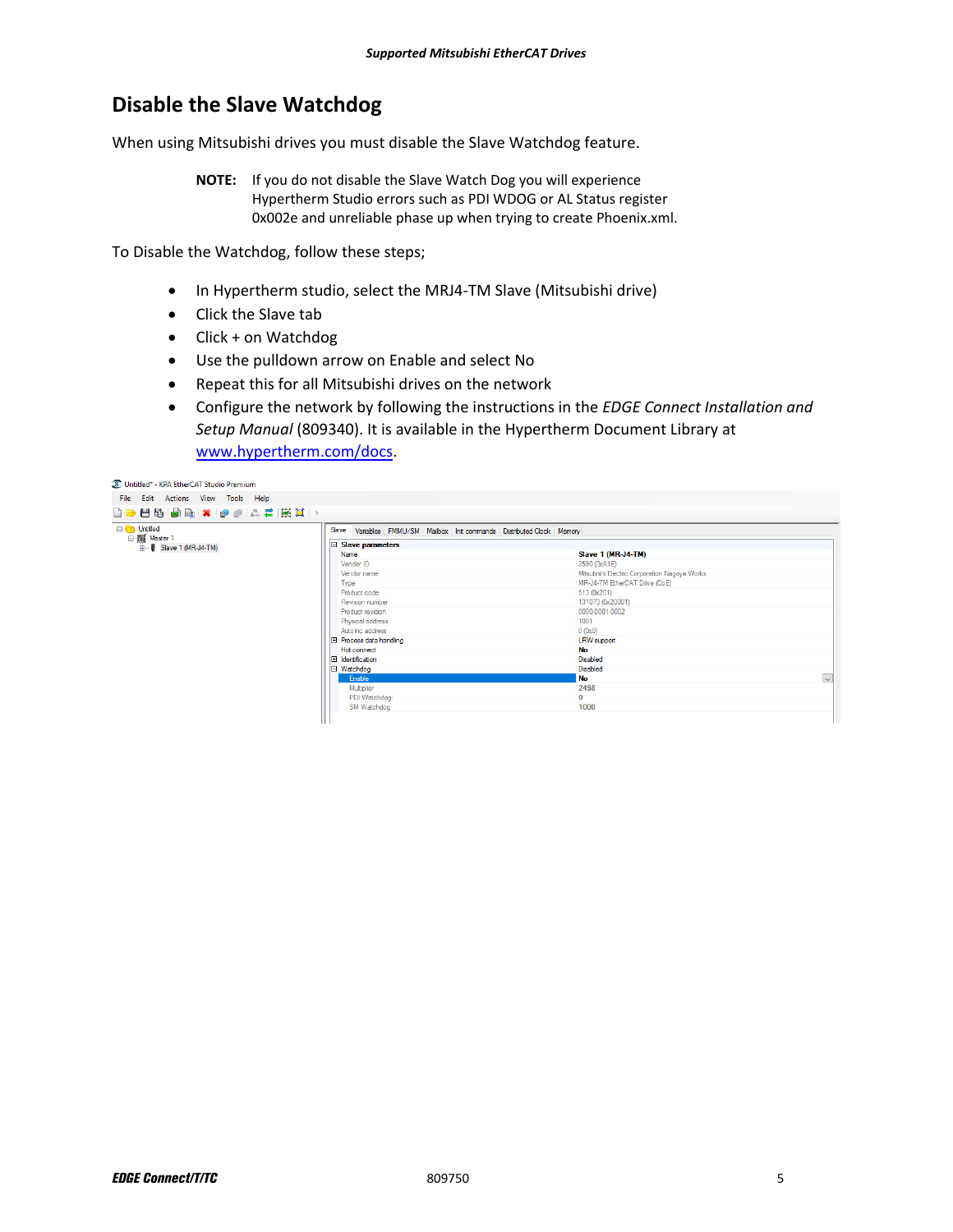# **Setup and parameters**

From a high level, the process of setting up your drives is as follows.

- 1. Make sure that the correct firmware is installed. If an update is needed, contact the drive manufacturer. Hypertherm is not currently providing firmware updates.
- 2. Set up the drive parameters per the drive manufacturer's instructions.
- 3. Make sure the drives are communicating on the network.

In addition to this application note, also refer to the following sections of the *EDGE® Connect Installation and Setup Manual* (809340).

- Section 3: *Machine stop strategies and table hardware*, for information about:
	- o How the CNC enables and disables the drives, and stops motion
	- o Drive enable signals
	- o Drive Enable output and Drive Disabled input
	- o Overtravel limits
	- o Safety circuit
- Section 5: *Machine Axes*, for information about:
	- o Axis orientation and positive motion
	- o Axis assignment and setup
- Section 7: *I/O Inputs and Outputs*, for information about:
	- o How Phoenix® assigns I/O
	- o Digital I/O and assignment
	- o Analog I/O and assignment

### **NOTE:**

- Make sure you can remove power, including control (logic) power, from all drives. Refer to your drive manufacturer's drive documentation for more information.
- All drives must be set up as linear axes.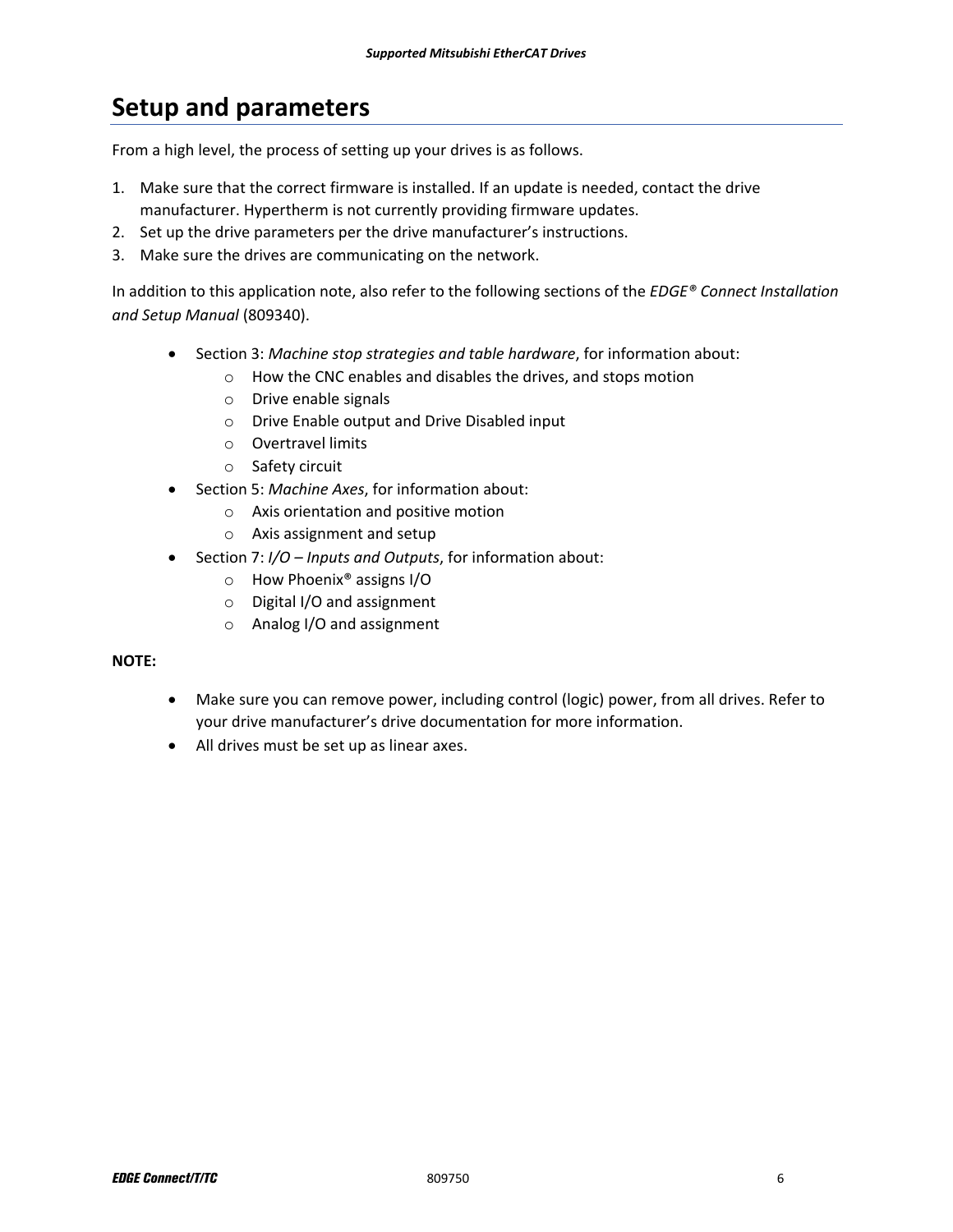# <span id="page-6-0"></span>**Parameters in Drive using MR Configurator**

# **Electronic gear numerator**

**NOTE:** Phoenix does not support the EU numbering format of using decimal points (periods) as numerical separators. Using decimal points as numerical separators will result in incorrect settings. Example: Correct ‐ 200,000.00 = Two hundred thousand Incorrect ‐ 200.000,00 = Two hundred

In the MR‐Configurator2 software, use the parameter editor to set the Parameter Electronic Gear Numerator PA06 to allow the motor to reach maximum RPM. Then write the parameters to the drive. For the parameters to take effect the drive power must be cycled.

When using EtherCAT the MR drives with J4 (HF-Series motors) encoder resolution is set to 22 bits for all encoders (22 bits = 4,194,304 counts/revolution).

Refer to [Maximum machine speed per minute](#page-8-0) to calculate your desired PA06 (electronic gear numerator).

For example, if you change the PA06 value to 16, this will divide the 4,194,304 counts/revolution by 16 to give 262,144 counts/rev over the EtherCAT network.

### **PA06 Parameter Value**

| MELSOFT MR Configurator2 New project - [Parameter Setting] |                                          |             |                   |                                                                        |                  |                                      |          |  |  |
|------------------------------------------------------------|------------------------------------------|-------------|-------------------|------------------------------------------------------------------------|------------------|--------------------------------------|----------|--|--|
| Project View<br>File                                       | Parameter Setting(Z)<br>Parameter Safety |             | Positioning-data  | Monitor<br>Diagnosis<br>Test Mode                                      | Adjustment Tools | Window<br>Help                       |          |  |  |
| $  \mathbf{H}  \mathbf{C}  $<br><b>PBAGO</b>               | <b>限期部項Ⅰ 長野田野</b>                        |             |                   |                                                                        |                  |                                      |          |  |  |
| <b>Servo Assistant</b><br>Q X                              | <b>Parameter Setting X</b>               |             |                   |                                                                        |                  |                                      |          |  |  |
| $\check{ }$<br>Assistant List                              | $\mathbf{v}$<br>Axis1                    |             |                   | Read & Set To Default Wa Verify The Parameter Copy The Parameter Block |                  |                                      |          |  |  |
|                                                            | Open Save As                             |             |                   |                                                                        |                  |                                      |          |  |  |
| Servo Startup Procedure                                    | 日 图 Function display                     |             |                   |                                                                        |                  |                                      |          |  |  |
|                                                            | Basic<br>Operation mode                  |             |                   |                                                                        |                  | Selected Items Write<br>Axis Writing |          |  |  |
| Servo<br>Servo<br>step1                                    | E Common                                 | No.         | Abbr.             | Name                                                                   | Units            | Setting range                        | Axis 1   |  |  |
| Amp<br>Motor                                               | Basic                                    | <b>PA01</b> | **STY             | Operation mode                                                         |                  | 1000-1262                            | 1001     |  |  |
| step2                                                      | Extension                                | <b>PA02</b> | **RFG             | Regenerative option                                                    |                  | 0000-70FF                            | 0000     |  |  |
| Machine<br>step3                                           | Extension 2                              | <b>PA03</b> | *ARS              | Absolute position detection system                                     |                  | 0000-0001                            | 0000     |  |  |
| Step 1: Amplifier Setting                                  | Alarm setting                            | <b>PA04</b> | *AOP1             | Function selection A-1                                                 |                  | 0000-2130                            | 2100     |  |  |
| Amplifier Setting                                          | Tough drive                              | <b>PA05</b> | *FBP              | For manufacturer setting                                               |                  | 10000-10000                          | 10000    |  |  |
|                                                            | Drive recorder                           | <b>PA06</b> | *CMX              | Electronic gear numerator                                              |                  | 1-16777215                           | 64       |  |  |
| Step 2: Test Run                                           | Component parts                          | <b>PA07</b> | *CDV              | Electronic gear denominator                                            |                  | 1-16777215                           |          |  |  |
| <b>Test Run</b>                                            | Position control                         | <b>PA08</b> | ATU               | Auto tuning mode                                                       |                  | 0000-0004                            | 0004     |  |  |
| Step 3: Servo Adiustments                                  | Servo adjustments                        | <b>PA09</b> | <b>RSP</b>        | Auto tuning response                                                   |                  | $1 - 40$                             | 22       |  |  |
| Servo Adjustments<br>Basic                                 |                                          | <b>PA10</b> | <b>INP</b>        | In-position range                                                      | pulse            | 0-65535                              | 1600     |  |  |
|                                                            | Extension                                | <b>PA11</b> | <b>TIP</b>        | Forward rotation torque limit                                          | $\frac{9}{6}$    | $0.0 - 1000.0$                       | 1000.0   |  |  |
| Maintenance of the<br>Servo Amplifier Parts                | Filter 1                                 | <b>PA12</b> | TI <sub>N</sub>   | Reverse rotation torque limit                                          | $\frac{1}{2}$    | $0.0 - 1000.0$                       | 1000.0   |  |  |
| Filter <sub>2</sub><br>Maintenance<br>Filter 3             |                                          | <b>PA13</b> | AOP <sub>2</sub>  | For manufacturer setting                                               |                  | 0000-0000                            | 0000     |  |  |
|                                                            |                                          | <b>PA14</b> | *POL              | Rotation direction selection                                           |                  | $0 - 1$                              | $\Omega$ |  |  |
|                                                            | Vibration contro                         | <b>PA15</b> | *FNR              | Encoder output pulse                                                   | pulse/rev        | 1-4194304                            | 4000     |  |  |
| If a Problem Occurs                                        | One-touch tunir                          | <b>PA16</b> | *ENR <sub>2</sub> | Encoder output pulse 2                                                 |                  | 1-4194304                            |          |  |  |
| Troubleshooting<br>Gain changing                           |                                          |             | **MSR             | For manufacturer setting                                               |                  | 0000-FFFF                            | 0000     |  |  |
|                                                            | Positioning                              | <b>PA18</b> | **MTY             | For manufacturer setting                                               |                  | 0000-FFFF                            | 0000     |  |  |
|                                                            | Home position n                          | <b>PA19</b> | *BLK              | Parameter block                                                        |                  | 0000-FFFF                            | 00AB     |  |  |
|                                                            | Digital I/O                              | <b>PA20</b> | *TDS              | Tough drive setting                                                    |                  | 0000-1110                            | 0000     |  |  |
|                                                            | Basic                                    | <b>PA21</b> | *AOP3             | Function selection A-3                                                 |                  | 0000-0001                            | 0001     |  |  |
|                                                            | Extension                                | <b>PA22</b> | ** PCS            | Position control structure selection                                   |                  | 0000-0020                            | 0000     |  |  |
|                                                            | E Hill List display                      | <b>PA23</b> | DRAT              | Drive recorder arbitrary alarm trigger setting                         |                  | 0000-FFFF                            | 0000     |  |  |
|                                                            | Basic                                    | <b>PA24</b> | AOP4              | Function selection A-4                                                 |                  | 0000-0002                            | 0000     |  |  |
|                                                            | Gain/filter                              | <b>PA25</b> | OTHOV             | One-touch tuning - Overshoot permissible level                         | $\frac{9}{6}$    | $0 - 100$                            | $\Omega$ |  |  |
|                                                            | Extension                                | <b>PA26</b> | *AOP5             | Function selection A-5                                                 |                  | 0000-00A1                            | 0000     |  |  |
|                                                            | 1/0                                      | <b>PA27</b> | *HTL              | For manufacturer setting                                               |                  | 0000-0000                            | 0000     |  |  |
|                                                            | Extension 2                              | <b>PA28</b> |                   | For manufacturer setting                                               |                  | 0000-0000                            | 0000     |  |  |
|                                                            | Extension 3                              | <b>PA29</b> |                   | For manufacturer setting                                               |                  | 0000-0000                            | 0000     |  |  |
|                                                            | Option setting                           | <b>PA30</b> |                   | For manufacturer setting                                               |                  | 0000-0000                            | 0000     |  |  |
|                                                            | Special                                  | <b>PA31</b> |                   | For manufacturer setting                                               |                  | 0000-0000                            | 0000     |  |  |
|                                                            | Linear (DD Motor)                        | <b>DA32</b> |                   | For manufacturer eatting                                               |                  | 0000-0000                            | onno     |  |  |

# **Operation mode**

Under Basic Parameters, configure the drive for cyclic synchronous mode:

PA01(\*\*STY) Operation mode = 1001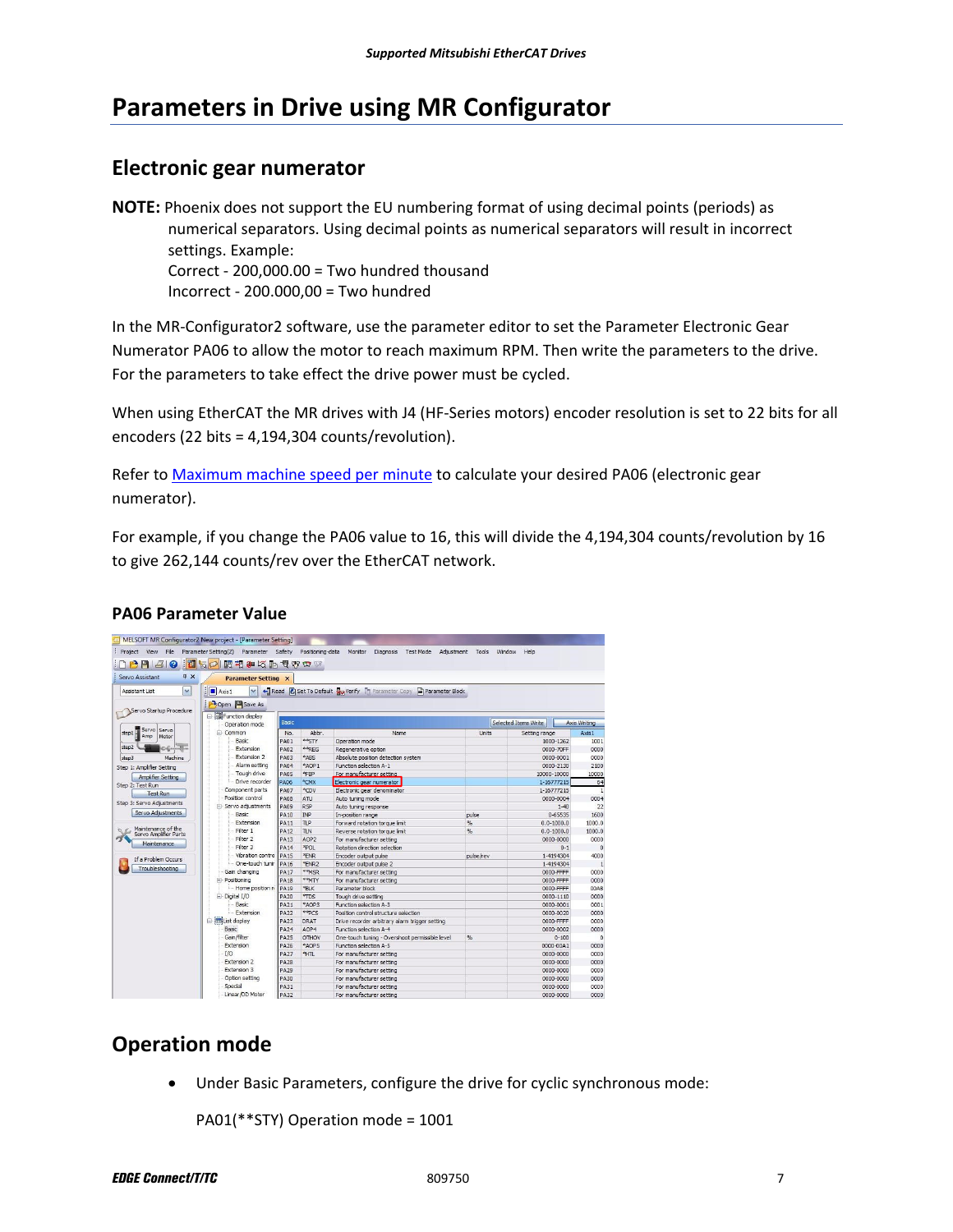Supported encoder counts

For the example below, the encoder counts per revolution are 262.144 – metric (262,144 – English) over the ECAT network.

# **Encoder counts per mm (inch)**

### **Linear axis example – metric:**

In this example the linear axis has the following machine characteristics.

- **Gear box ratio:** 5:1
- **Lead screw pitch:** 150 mm/revolution

Use these values with the following formula to calculate encoder counts per mm, as shown.

| 262.144          |                   |  |                   |   |                                   |
|------------------|-------------------|--|-------------------|---|-----------------------------------|
| encoder counts   | motor revolutions |  | pinion revolution |   |                                   |
| motor revolution | pinion revolution |  | 150 mm<br>(pitch) | = | 8.738,13 encoder counts<br>per mm |

### **Linear axis example – English:**

In this example the linear axis has the following machine characteristics.

- **Gear box ratio:** 5:1
- **Lead screw pitch:** 5.91 in./revolution

Use these values with the following formula to calculate encoder counts per inch, as shown.

| 262.144<br>encoder counts | motor revolutions | pinion revolution     |   |                                       |
|---------------------------|-------------------|-----------------------|---|---------------------------------------|
| motor revolution          | pinion revolution | $5.91$ in.<br>(pitch) | ⋍ | 221,780.03 encoder counts<br>per inch |